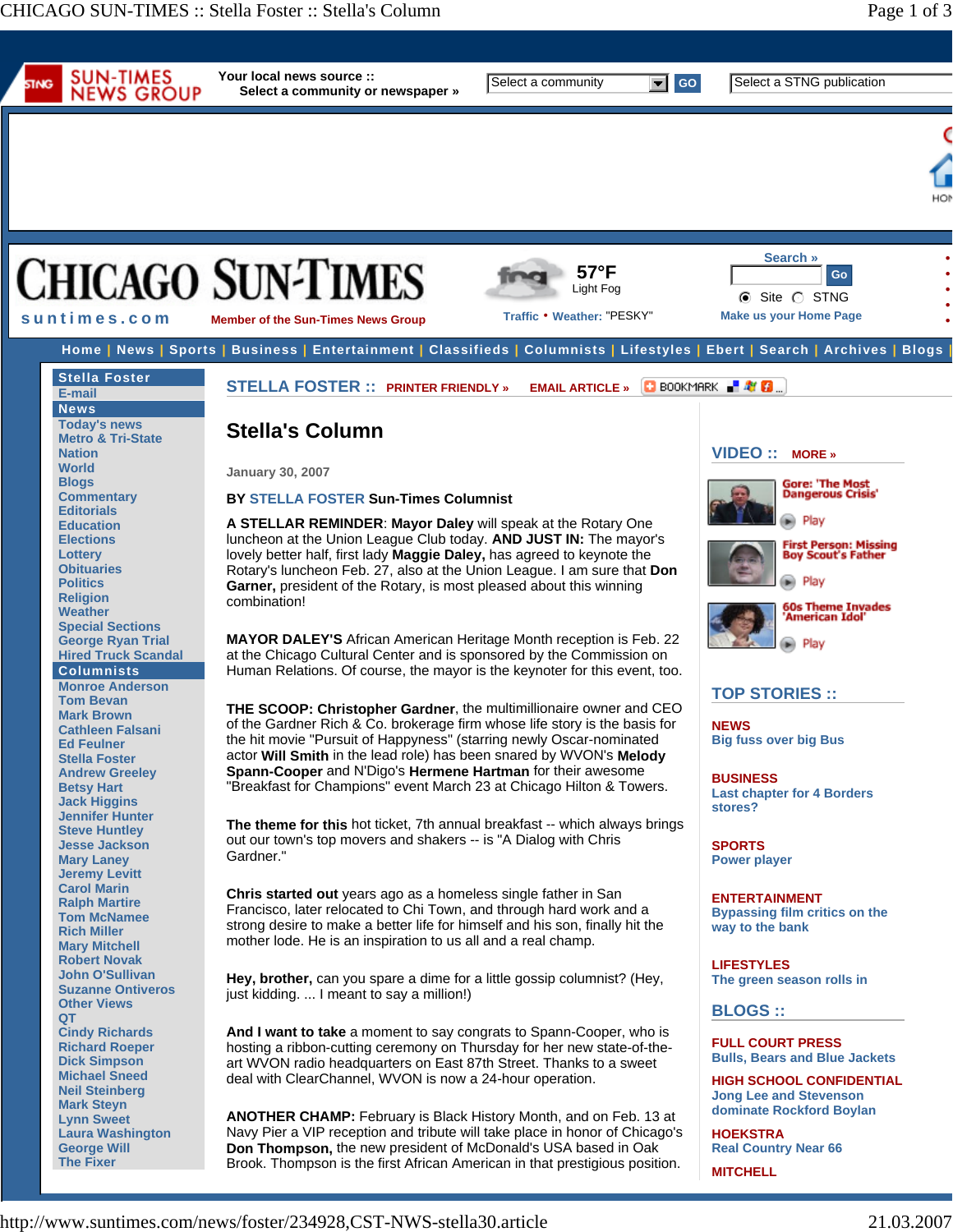

**SARAH FERGUSON**, the Duchess of York, comments on "The Insider" show today on the rumor about her nephew **Prince William** and marriage: "I have no idea if Prince William is going to marry **Kate Middleton**. She is pretty and lovely and he's the most wonderful credit to his mother [**Princess Diana**]."

**"THE APPRENTICE" Bill Rancic,** of Chicago**,** his fiancee, E! News' **Giuliana DePandi,** and ski champ **Picabo Street** hosted the annual Sara Lee Picabo Street Ski Challenge last week in Park City, Utah, benefitting the National Children's Alliance. Other celebs on hand included **Tara Reid,** "Grey's Anatomy's" **Kate Walsh** and young **Dakota Fanning**. Local soul-singing Sara Lee exec **Jon Harris** performed.

**Friend of Curie LSC Chair speaks out**

**SWEET: Obama Senate floor speech on start of 5th year of Iraq war. Prepared remarks.**

**THE GOLD RUSH: Daytime Emmy noms announced**

**SCOOP II: "THE COLOR PURPLE's"** Tony-nominated actress **Elisabeth Withers-Mendes,** who hails from Joliet, ha Can Happen to Anyone") coming out today on the Blue Note label. She's having a private listening party Thursday at t

**MISS ILLINOIS Heidi Ekstrom c**ompeted in the Miss America contest in Vegas and was sponsored by Houbigant Tre company exec, **Joey Majumdar,** accompanied Heidi there.

**WLS-CHANNEL 7** president and general manager **Emily L. Barr** will be part of a panel discussing "Charting a New C Communications in the Digital Age" today at the Executive's Club Joint Committee breakfast meeting at the Mid-Amer **Lorenzo Clemons** is currently featured in national TV commercials for U.S. Mint and Sears.

**ON THE SCENE:** The Food Network's bubbly southern belle **Paula Deen**, in town to tape an **Oprah** show, found time chef, **Art Smith,** at the RL eatery. ... The Jokes and Notes comedy club is celebrating its first anniversary.

**SOME MORE SCENES**: The Dallas Mavericks' **Jerry Stackhouse, Devin Harris** and **Greg Buckner** supped at Gibs Bulls game. The owner of the Mavericks, **Mark Cuban,** stopped off at LuxBar. ... The Bears' **Brian Urlacher** and frien Volare. On separate occasions at the eatery, former U.S. House Speaker **J. Dennis Hastert** chowed down with family manager **Ozzie Guillen** and his son dined.

**CONDOLENCES TO** City Treasurer **Stephanie Neely** on the death of her mom, **Doris Neely**, from a massive heart a Daley appointed Neely to fill the term vacated by **Judy Rice.** A fund-raiser for Neely at the home of attorney **Linda C.** Feb. l has been postponed until Feb. 7.

**BIRTHDAY NEWS:** WMAQ-Channel 5 anchor **Warner Saunders, Norman Ross, Kim Dyson** and Vice Prez **Dick C Baseball's Ernie Banks, Bernie DeMeo and C'est Si Bon's Renee Bradford.** 

## **Well, that's Stella in the City!**

## **Ads by Google Hizzoner: Richard Daley**

A love letter to Chicago.Chicago's Mayor - Richard J. Daley www.hizzonertheplay.com

## **Brasserie JO**

If you can't make it to Paris,Chicago's only authentic Brasserie www.brasseriejo.com

**SW Chicago Ward Elections** Highlights Aldermanic Runoffs inChicago's 15th, 16th & 18th Wards MarquettePark.net

**New Chicago Condos** Available all over the Chicagolandarea. Come see our developments. www.crfmarketing.com

**Frank Stella Fine Art** Buying and Selling Frank StellaLimited editions and Originals www.gallerybrown.com

http://www.suntimes.com/news/foster/234928,CST-NWS-stella30.article 21.03.2007